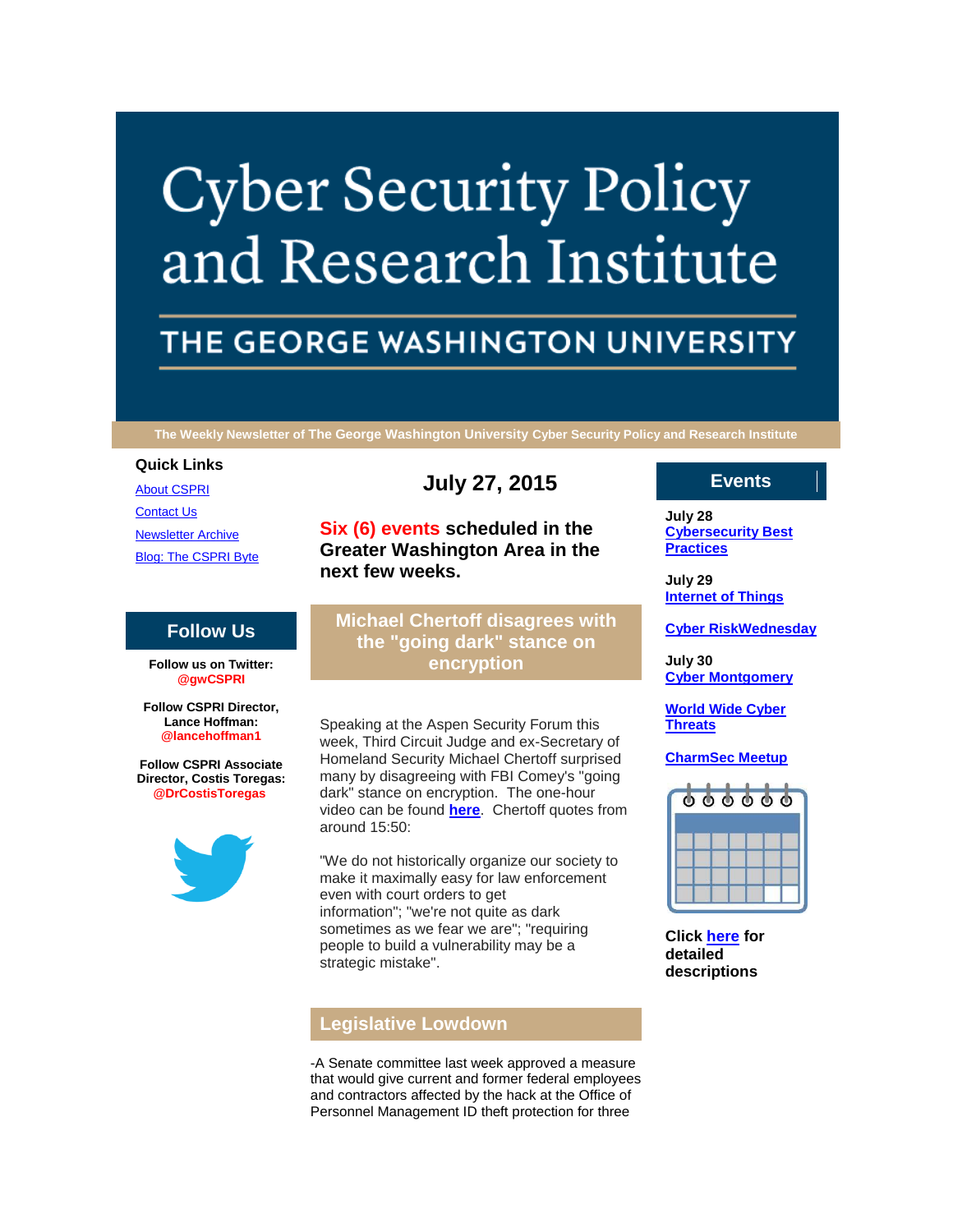times longer than the OPM originally offered. "The amendment would provide hack victims with 10 years of credit monitoring services and it would offer \$5 million in liability protection to hack victims," [writes](http://r20.rs6.net/tn.jsp?f=001q-Z2Zn15mkXkLYI9Ry0-gIbomISzl8NVObYGvYknjd4Fr5Jy_AzhC9FewUnBf_AbucV7p0GYMk4dtz_n-dBH2mEghhqrshNnFhZHvHCLOAfas2Edb5cKn24dYz0E3chDKEx61o_w83BP0psHzc8q0kSn5Qai3vS9ifoQxgmUgy0-gDMfnRavs74hYLTz5cAA26ZXKj5dC1jEkd7XStGVYirM7JDgfg5hIRv1tSkyNkejqV8dvdJLh-8UgfIXBLMU4_g3Rhuo-ijb4izEuEyR1OrhqtkyvwJtxX0CYs22HcXuzdDwFGab5XqbuJSnP9l-jSeyZqxYzL0=&c=XHll6zP6IlayZERyqP1v-rRYP7lyItY5XjHV8B0mumfInfttYh6FdA==&ch=9mWhG0WlrLrtksgq3yjaK7MX7EUzV0sXDKw3Wim7woq8mfkNEQ2KnA==) Eric Katz at Government Executive. "OPM offered the 21.5 million federal employees, contractors, applicants and family members affected by the breach involving security clearance files three years of a 'suite of services,' including full service identity restoration support and victim recovery assistance, identity theft insurance, identity monitoring for minor children, continuing credit monitoring and fraud monitoring services beyond credit files."

-Senate Homeland Security lawmakers are prepping a bill that would cement into law use of a DHS intrusion-blocker called EINSTEIN, according to NextGov. As Aliya Sternstein reports, DHS has had trouble convincing agencies it was legal to let the department scan their Internet traffic for threats. "The new legislation would require that EINSTEIN incorporate cutting-edge commercial security technologies, provide full coverage across civilian agencies and bake in privacy protections," Sternstein writes. Read more [here.](http://r20.rs6.net/tn.jsp?f=001q-Z2Zn15mkXkLYI9Ry0-gIbomISzl8NVObYGvYknjd4Fr5Jy_AzhC9FewUnBf_Abf0hRgBR30WSXN4TW_AZJOHQHgYbY1cmyjTEHM7lHkOLQowUiBK0twDouvxoxfd9er66iZmTeYC4ZZBXStZwAnvDhEIHDXQ8GpcFjEQtq8hyDpwECU_0kOtE7Z74pbPnQtP565pBEFVvCZccjFO48VEitaeyA970jy6aIKkwC3xcRuBkJxW_gOmAbCOYjuPcsgslyfl-xbtDT6XA65EcI18D4ZfNnJLZfBGwnc9O_9e5Z71Be1GrAqPgwXG1pzJhcKXMoVc2RMJpK_ORNNq5s4A==&c=XHll6zP6IlayZERyqP1v-rRYP7lyItY5XjHV8B0mumfInfttYh6FdA==&ch=9mWhG0WlrLrtksgq3yjaK7MX7EUzV0sXDKw3Wim7woq8mfkNEQ2KnA==)

# **Cyber Security Policy News**

#### **Jeep Cherokee - Hackable**

-In [a gripping story](http://r20.rs6.net/tn.jsp?f=001q-Z2Zn15mkXkLYI9Ry0-gIbomISzl8NVObYGvYknjd4Fr5Jy_AzhC9FewUnBf_AbwtlFsJ-xMcw5Tt8jLn28AYpl0Vrs-vgWDE6gfYfxQdvDFLxVY9PNbCrIKt2qZh770TbMffnYTul2fzqba_yh9udxTA3iczNUqDf9cYl2RDC3m9N5O92aXQr82KeUletkJYrZLWFTj8UIH_nrL0zWzNYVtMgPJ50PPnV6zsIQz30=&c=XHll6zP6IlayZERyqP1v-rRYP7lyItY5XjHV8B0mumfInfttYh6FdA==&ch=9mWhG0WlrLrtksgq3yjaK7MX7EUzV0sXDKw3Wim7woq8mfkNEQ2KnA==) that reads like science fiction, Wired.com carries a piece examining methods that researchers worked out to remotely hack into a latemodel Jeep Cherokee through the car's entertainment system, and control everything from the brakes to the ignition itself. The story tracks a reporter's firsthand experience in a vehicle on the highway as the researchers toyed with the car and showed how they could -- remotely, over the Internet -- seize control over virtually all of its features.

#### **Cybersecurity standards for vehicles**

The research, to be detailed in a popular hacker convention held next month in Las Vegas, has prompted calls from lawmakers for stricter car security standards. Wired [reports](http://r20.rs6.net/tn.jsp?f=001q-Z2Zn15mkXkLYI9Ry0-gIbomISzl8NVObYGvYknjd4Fr5Jy_AzhC9FewUnBf_AbDe_Gt-EdFD73SPqwoTY41xUhk4yP2P8sBFXYxl9N_f0OudDFpQiMaOocbCvMiy-Lfqr2wTvn3QEJNXG6S0Zzj9lylvql_me0qREbvnlhThXq92kVtj1LZhM6SKkAfFkiLPWlPQfs4fSLtSCO_oQMRFJhVyQtKUP5ALVyGM29VxSLnYSq3XVlAydyOP-2laLA&c=XHll6zP6IlayZERyqP1v-rRYP7lyItY5XjHV8B0mumfInfttYh6FdA==&ch=9mWhG0WlrLrtksgq3yjaK7MX7EUzV0sXDKw3Wim7woq8mfkNEQ2KnA==) that U.S. Senators plan to offer a bill that would require cars sold in the United States to meet specific cybersecurity standards, and calls on the National Highway Safety Administration and the Federal Trade Commission to promulgate those standards.

The Wired story comes amid reports that Fiat Chrysler has issued a recall affecting 1.4 million cars to patch a security flaw in the software used by some cars' radio systems. The car maker said the recall was directly related to the findings of the researchers. CNBC has more [here.](http://r20.rs6.net/tn.jsp?f=001q-Z2Zn15mkXkLYI9Ry0-gIbomISzl8NVObYGvYknjd4Fr5Jy_AzhC9FewUnBf_AbX1rJlKNmDyM7jYEG7FGCB01kFjtWBcDuJvaX4_lwBed1RY8ey0PP7JIFXR9eTRSNxwrdN8J6HqcSOQrQJVB_cz8CDCa63R5creEaXNWL5m3lrDnJxrjg46dWX78K3LfnyHYZdrb994ozzREa3TEWd-RKYhcSJmQHbxhYbJSstt3liDPAPV9Y-crotuD5RCV68ABWq1TXLIR7LEFbxx9fug==&c=XHll6zP6IlayZERyqP1v-rRYP7lyItY5XjHV8B0mumfInfttYh6FdA==&ch=9mWhG0WlrLrtksgq3yjaK7MX7EUzV0sXDKw3Wim7woq8mfkNEQ2KnA==)

#### **NSA update**

-The nation's top spy agency is taking steps to revive